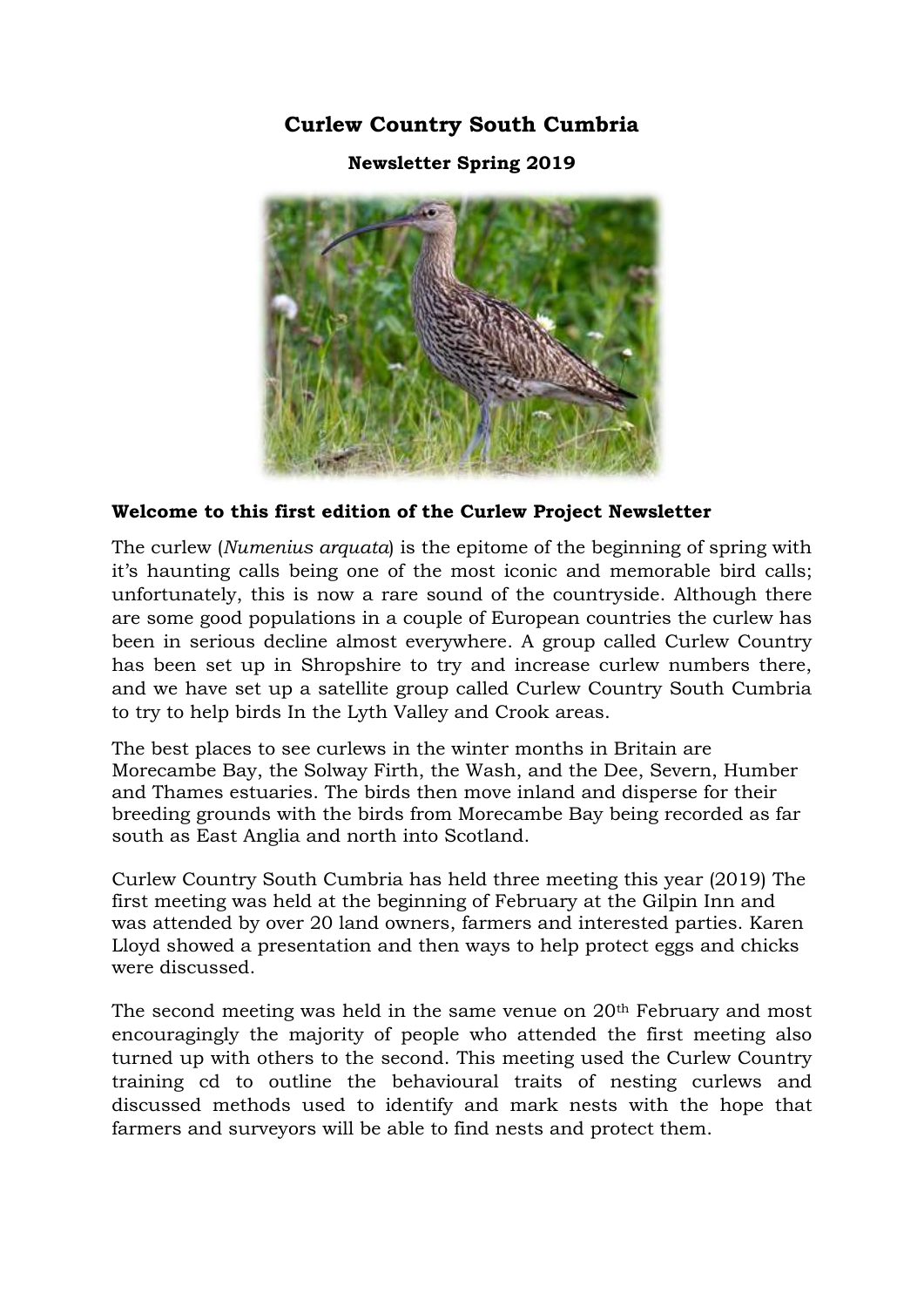The third meeting was held at Sprint Mill, Burneside by kind invitation of Edward and Romola Acland. The curlew training cd was shown and Gerry Cotter, author of "Shire Guide to Curlew" talked about his experience of the birds.

This summer we are going to survey for wader nests and try to get an idea of how many are successful. Presently we have 2 predator proof fences we can put round vulnerable nests.



## **Notes about Curlew**

Curlew eggs are usually laid from the middle of April onwards. Finding nests is easiest in silage and hay fields before the grass grows too long. Birds will leave the nest and call if you get too close, if you see birds from a road, the best way is to find somewhere safe to park and sit in a car and wait. If you suspect there is a nest and don't want to monitor it yourself just get in touch and someone from the group will watch. Please do not go into fields without the land-owner's permission and be careful not to disturb the birds for long, especially in colder weather.

# **Reasons for decline**

There are quite a few causes for the curlews decline, from the increase in predator numbers and forestry to the changing of farming methods. Predators include corvids (crows etc), badgers, foxes, weasels, stoats, dogs and even sheep have been caught eating curlew eggs. Methods of controlling predators were discussed at the meetings; reducing corvid numbers, fox control and putting electric, predator proof fences around nests.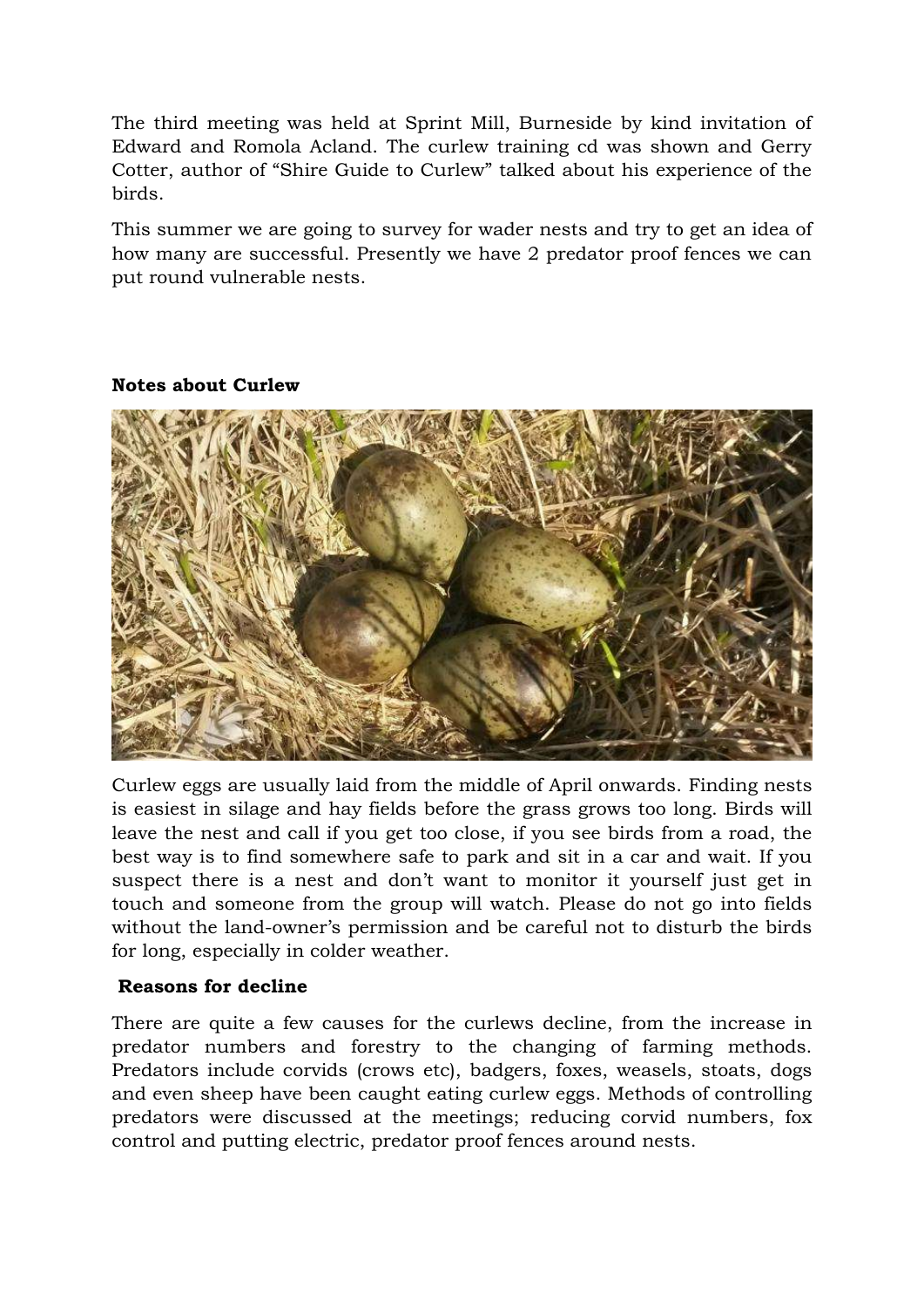Farming methods can destroy nests and young chicks by rolling and mowing over nests. Nests (when found) can be marked with canes to alert tractor drivers of the nest. With older chicks in fields it may be worth starting mowing in the centre of the field and moving outwards so the birds can flee to the field edges. Mowing from the edge and moving inwards traps

> the birds in the central patch of long grass from where there is no escape.





The map above shows the extent of the loss in the UK.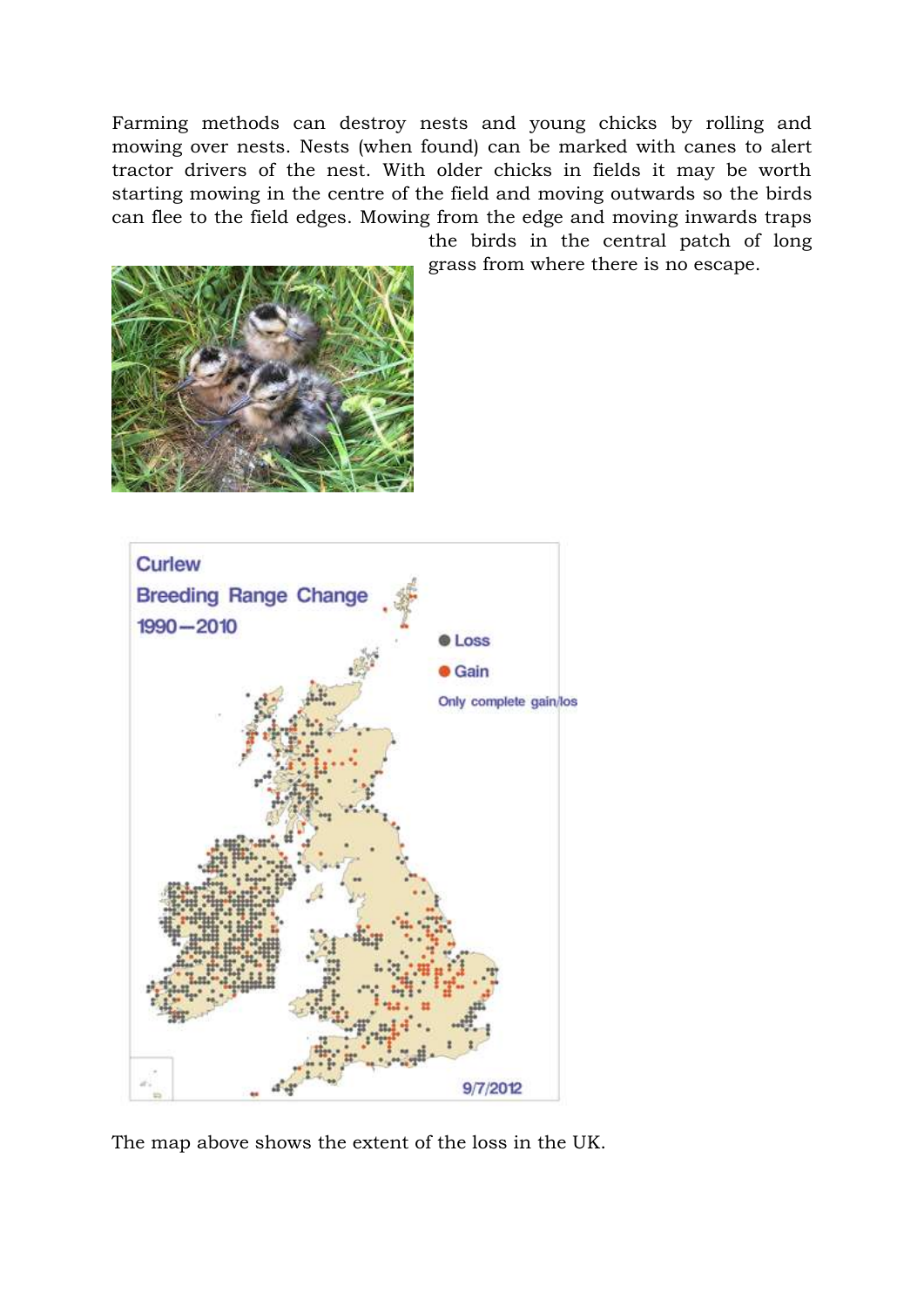Gerry Cotter, who wrote the Shire Natural History guide to the curlew has kindly written the Plight of the Curlew for us. Click below



# **If you would like more curlew information:**

#### **Websites**

**Curlew Country**

<https://curlewcountry.org/2017/07/31/end-2017-breeding-season-project-summary/>

### **Southern andLowland Britain Curlew Forum**

<http://www.curlewcall.org/>

#### **RSPB**

[https://www.rspb.org.uk/our-work/conservation/conservation-and](https://www.rspb.org.uk/our-work/conservation/conservation-and-sustainability/farming/advice/helping-species/curlew/)[sustainability/farming/advice/helping-species/curlew/](https://www.rspb.org.uk/our-work/conservation/conservation-and-sustainability/farming/advice/helping-species/curlew/)

#### **BTO**

[https://www.bto.org/sites/default/files/u35/downloads/curlew-appeal/curlew-appeal](https://www.bto.org/sites/default/files/u35/downloads/curlew-appeal/curlew-appeal-leaflet.pdf)[leaflet.pdf](https://www.bto.org/sites/default/files/u35/downloads/curlew-appeal/curlew-appeal-leaflet.pdf)

#### **Birdguides - r**easons for the decline

[https://www.birdguides.com/articles/ornithology/new-study-sheds-light-on-eurasian](https://www.birdguides.com/articles/ornithology/new-study-sheds-light-on-eurasian-curlew-decline/)[curlew-decline/](https://www.birdguides.com/articles/ornithology/new-study-sheds-light-on-eurasian-curlew-decline/)

#### **Management plan for curlew across Europe**

<http://ec.europa.eu/environment/nature/conservation/wildbirds/hunting/docs/curlew.pdf>

#### **International Wader Study Group**

<https://www.waderstudygroup.org/article/10525/>

### **Game and Wildlife Conservation Trust**

<https://www.gwct.org.uk/advisory/briefings/curlew/>

#### **Birdlife**

<https://www.birdlife.org/worldwide/news/curlews-crisis>